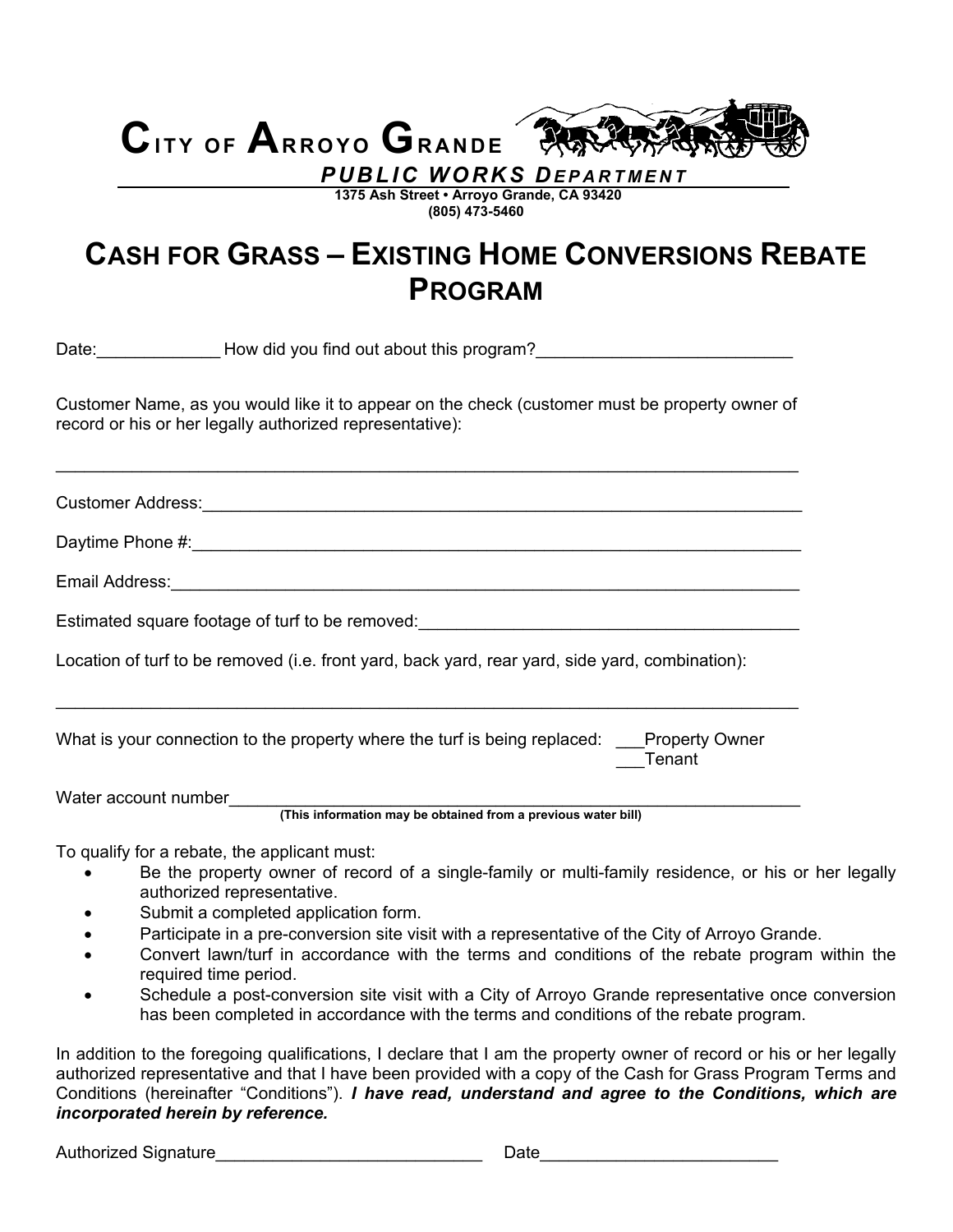Mail or drop off completed application to:

CITY OF ARROYO GRANDE PUBLIC WORKS DEPARTMENT 1375 ASH STREET ARROYO GRANDE, CA 93420

#### **CITY USE ONLY**

| Date Received | $\overline{a}$ and $\overline{a}$ are the contract of the contract of the contract of the contract of the contract of the contract of the contract of the contract of the contract of the contract of the contract of the contract of the |                                                                          |              |
|---------------|-------------------------------------------------------------------------------------------------------------------------------------------------------------------------------------------------------------------------------------------|--------------------------------------------------------------------------|--------------|
|               |                                                                                                                                                                                                                                           | Approved:________ Rejected:_______ Inspected by:________________________ | Date: ______ |
| NOTES:        |                                                                                                                                                                                                                                           |                                                                          |              |
|               |                                                                                                                                                                                                                                           |                                                                          |              |
|               |                                                                                                                                                                                                                                           |                                                                          |              |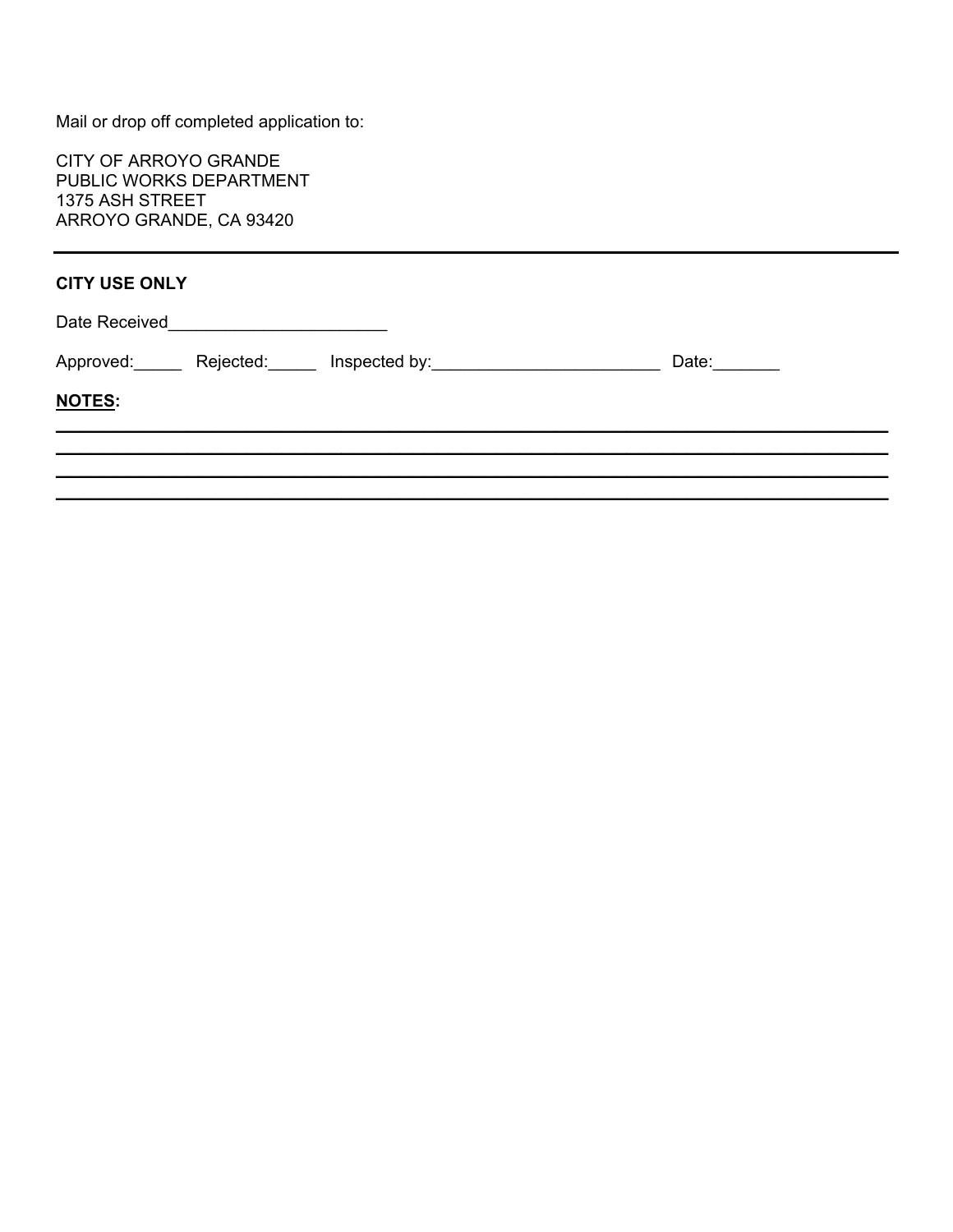

## **CITY OF ARROYO GRANDE CASH FOR GRASS – EXISTING HOME CONVERSIONS REBATE PROGRAM**

## **Program Goal:**

To encourage a permanent reduction in the amount of water used for landscaping – to **save water**.

## **Background**:

The City's Cash for Grass Program helps property owners convert water-thirsty grass to a water efficient landscape. The City will rebate water customers based on the schedule below. Terms and conditions and frequently asked questions are also listed below.

#### **Rebate Amount for Lawn Conversions**

| <b>Rebate Amount</b>       | <b>Minimum Rebate Amount</b> | <b>Maximum Rebate Amount</b>       |
|----------------------------|------------------------------|------------------------------------|
| ∥\$1.00 per square foot of | \$500 (500 square feet of    | \$5,000 (5,000 square feet or more |
| grass removed              | grass removed)               | of grass removed)                  |

#### **How to Participate:**

- Read, Complete and Submit the "Cash for Grass" application (applications can be found online at www.arroyogrande.org under "Water Conservation Incentive Programs", or can be picked up at City Hall).
- Arrange an onsite pre-grass removal verification by calling the Public Works Department at (805) 473-5460. **Applications submitted after turf has already been removed will not be considered.**
- Arrange a post-grass removal and project inspection verification by calling (805) 473-5460.
- Please allow up to thirty (30) days for the rebate check to arrive after your post verification appointment.

#### **Terms and Conditions:**

As indicated above, the rebate for removal is based on square footage of turf removed. Under this program, turf must be replaced with drought tolerant plants or mulch (see websites below under "Frequently Asked Questions" for recommended indigenous and drought tolerant plants in our area) and sprinklers must be replaced with drip irrigation or mulch. Rebates are "first come, first served". The number of rebates is limited. Only one rebate will be issued per household. The City of Arroyo Grande reserves the right to terminate this program at any time, for any reason. Please read on for complete terms of the program.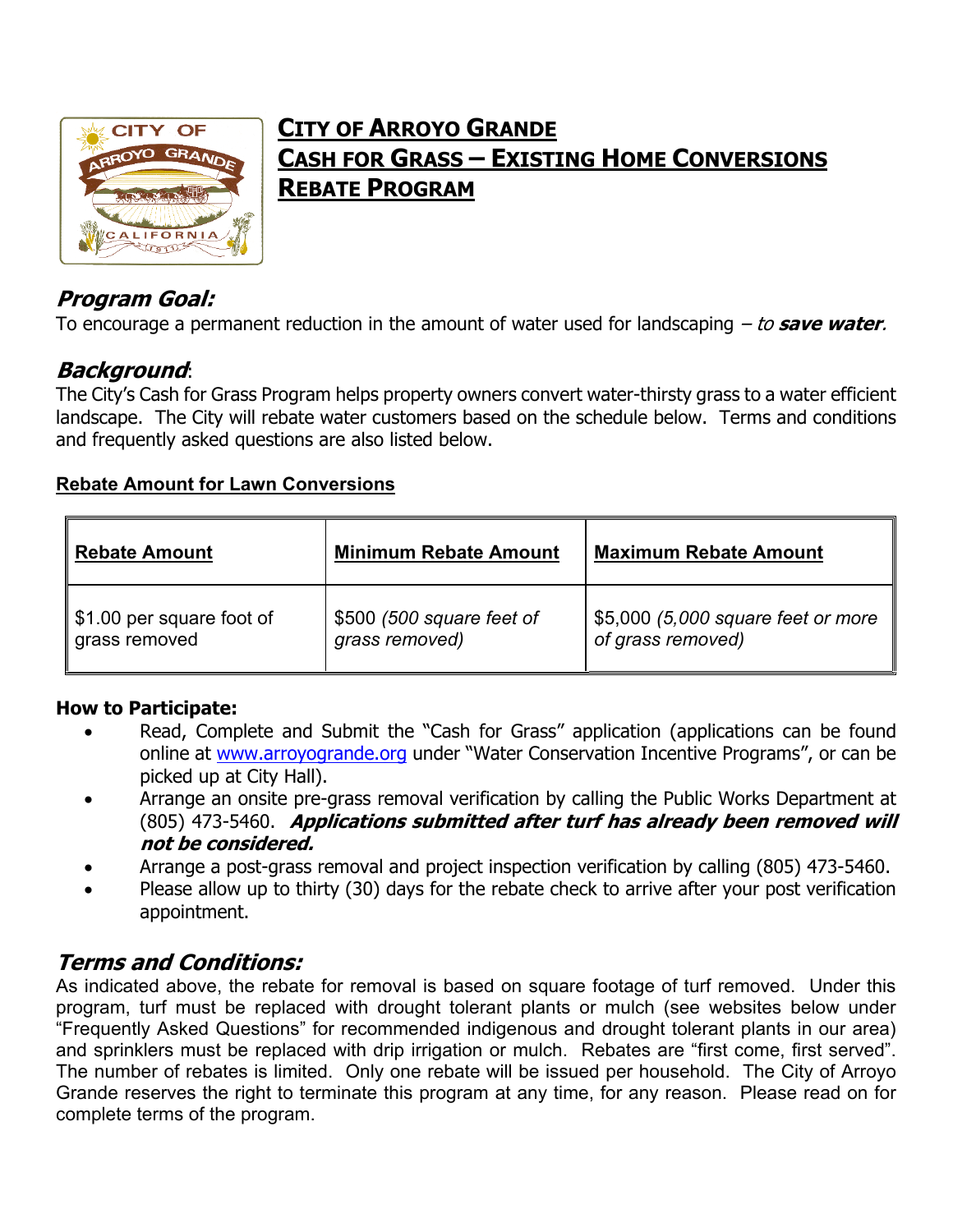- Areas to be converted must receive their water from the City of Arroyo Grande. The applicant's utility account must be in good standing.
- Areas to be converted must be maintained lawn at a single-family or multi-family residence with a dedicated irritation system. Dead lawns will not be eligible for a rebate.
- At least 500 square feet of lawn must be converted.
- The watering system to be installed, if any, must be a low volume drip irrigation system equipped with a pressure regulator, filter and emitters. The system must be free of leaks and malfunctions. Each drip emitter must be rated at less than twenty (20) gallons per hour (gph). If part of a lawn is converted, the sprinkler system must be properly modified to provide adequate coverage to the remaining lawn without spraying the converted area (narrow lawn areas often waste water and should be avoided). Planting drought tolerant plants in a converted area requires the installation of a low volume drip irrigation system with a pressure regulator, filter and emitters.
- The converted area must be completely covered by a 2-3" layer of mulch permeable to both air and water. Common mulching materials include rock, bark, wood chips, un-grouted flagstone or pavers and artificial turf manufactured to be permeable. Living groundcovers qualify as mulch provided the individual plants are installed at sufficient density to assure one hundred percent (100%) plant cover. If a weed barrier is used beneath the mulch, it must be manufactured to be permeable to both air and water. If artificial turf is to be used in any part of the conversion, artificial turf must be installed by a licensed contractor. Product installed must be permeable to water and air and must be non-flammable. Only polyethylene and nylon artificial turf products are eligible for rebate – patio carpet and/or Astroturf are ineligible. Product installed must have a minimum five (5) year manufacturer warranty. Artificial turf must not encroach upon living plants/trees and must end at least three inches (3") from the base of any plant/tree.
- The Cash for Grass Rebate Application must be submitted to the City of Arroyo Grande and the applicant must participate in a pre-conversion site review conducted by the City prior to the removal of any lawn. Conversions that are initiated without the City's approval are ineligible.
- Conversions must be completed within six (6) months following receipt of the City's executed agreement. Once the City receives notice of conversion project completion, any wait time for the City's final inspection shall not be counted against this six-month period of time. The converted area must remain in compliance with all program terms and conditions for a period of five (5) years following receipt of the rebate. An applicant may be required to refund the entire rebate, or a portion thereof, if rebate program terms and conditions are violated. Notwithstanding the foregoing, this requirement is void upon transfer of ownership.
- Rebate payments will be issued only to the property owner of record or to that property owner's legally appointed representative and, assuming program compliance, will be issued within thirty (30) to sixty (60) days following the City's final inspection.
- Once the City is notified of a conversion project's completion, the City will conduct an inspection to verify program compliance. If the conversion fails inspection, the applicant will be permitted to bring the conversion project into compliance with the program terms and conditions for a period of sixty (60) days or the remainder of the six-month period, whichever is greater.
- The City enforces only the terms and conditions of this agreement. The applicant is solely responsible for complying with any and all laws, regulations, policies, conditions, covenants and restrictions that may apply and for any and all liabilities arising out of a conversion project. Applicants are encouraged to consult any applicable covenants, conditions and restrictions ("CC&Rs") or neighborhood Homeowner's Association ("HOA") regulations that may apply to an anticipated conversion project prior to submitting an application with the City. Applicants must also comply with all state and local laws relating to landscape maintenance. The quality, maintenance and appearance of the conversion are the exclusive responsibility of the applicant. Rebates may be considered taxable income.
- Upon completion and continuing for the term of the agreement, converted areas must contain enough plants to create at least fifty percent (50%) living plant cover when the plants are fully grown. Applications are available at City Hall (300 E. Branch Street), Public Works Department (1375 Ash Street), or online at www.arroyogrande.org.
- Applications will only be accepted in-person or by mail. Applications should be turned in or mailed to:

CITY OF ARROYO GRANDE PUBLIC WORKS DEPARTMENT 1375 ASH STREET ARROYO GRANDE, CA 93420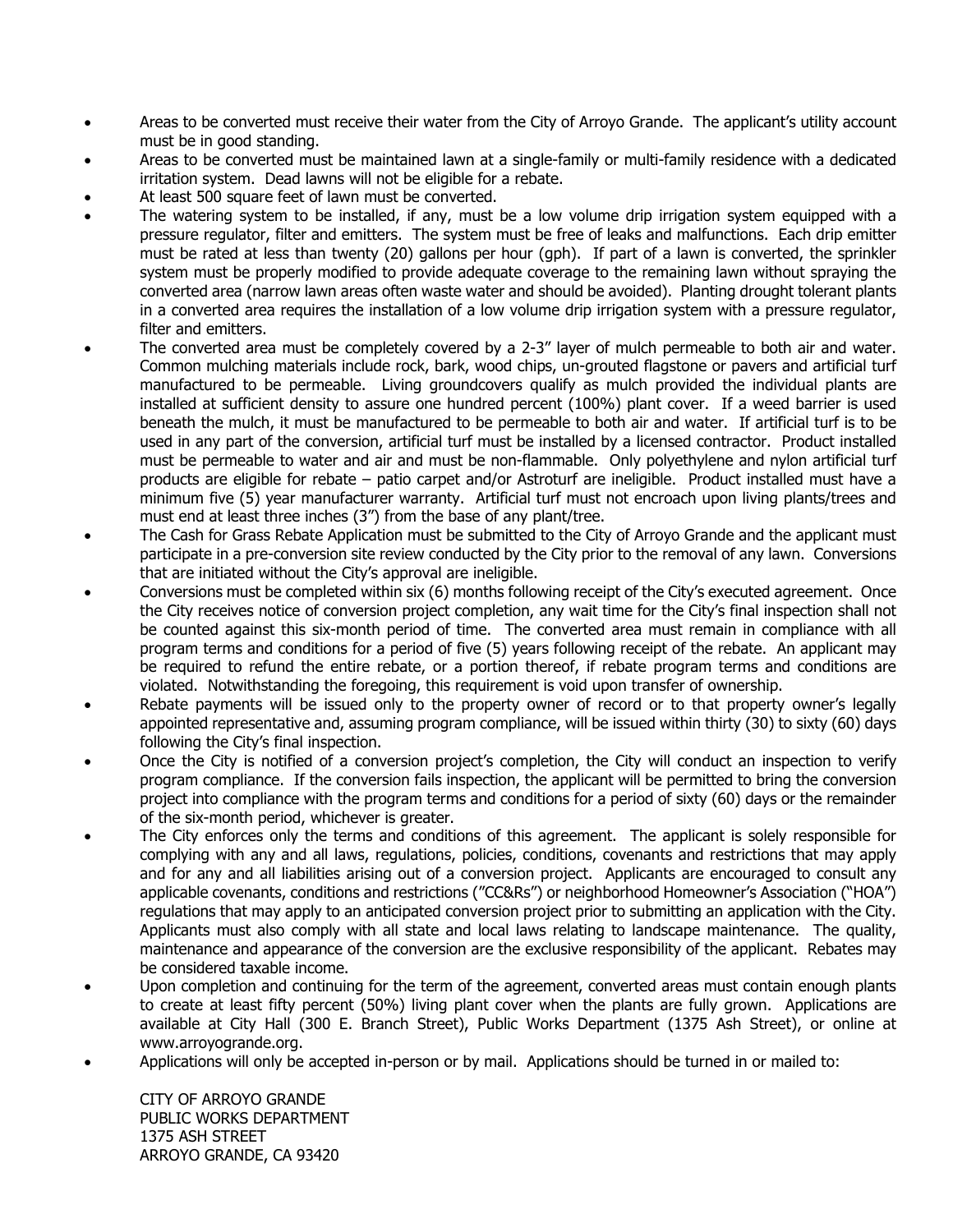#### **Frequently Asked Questions:**

- 1. **What plants can I use in my water-efficient landscape?** The Cash for Grass Rebate Program does not require particular plants, only that when fully mature, the plants cover at least fifty percent (50%) of the converted area. An applicant can use any plants to meet this requirement, but the City highly encourages the use of drought tolerant and native species. An applicant should also consider keeping any existing trees since they provide shade to one's home and landscape. Several websites provide excellent landscaping options:
	- o **www.arroyogrande.org (look for "Water Wise Landscaping Website" link under Water Conservation)**
	- o **www.arroyograndeinbloom.org/plantlist.pdf**
	- o **www.CaliforniaNativePlants.com**
	- o **www.slocounty.ca.gov/Assets/PL/environmental/Approved+Plants+(Excel+Format).xls**
	- o **www.slocounty.ca.gov/Assets/PL/environmental/County+Plants+to+Avoid+(Excel).xls)**
- 2. **Can I receive credit for replacing my lawn with artificial turf?** The latest generation of synthetic turf is a grass-like surface covering that replicates lush natural grass in appearance and function. The City will accept artificial turf (as outlined and defined in the program's terms and conditions) as a substitute for irrigated lawn. Any artificial turf must be permeable (allowing both air and water to pass through freely) and must meet all other program terms and conditions including, but not limited to, compliance with installation standards.
- 3. **Can I receive credit for putting in a patio, a walkway or an extension to my driveway?** Yes. If the applicant will be removing turf to install a patio, a walkway or a driveway extension, the City will allow credit if a permeable product is used. Permeable products include pervious pavement, gravel, or brick or flagstone with permeable, mortarless materials for gout lines (such as sand and gravel). All of these options reduce the amount of water runoff by allowing water to pass through the surface and be absorbed into the soil beneath. Keep in mind that the conversion area must still meet the fifty percent (50%) living plant coverage requirement.
- 4. **I turned off the water on my grass to save water and it is now dead. Can I still qualify for the program?** No. Since the purpose of the program is to reduce existing water demand, an applicant must be currently maintaining a grass lawn. Once an applicant has sent in the application and has had a preconversation site review with a representative from the City, the applicant may stop watering the lawn. A City of Arroyo Grande representative must validate the turf areas before an applicant starts the conversion project.
- 5. **Can I receive credit for replacing my high water use grass with a low water use grass?** No. This program provides incentive to convert grass to alternative types of landscaping, including trees, shrubs and groundcovers. These use less water than even the lowest water use grass. However, the City does encourage homeowners to use low water use grass in those areas where grass is needed or desired outside of this program.
- 6. **If I have children and/or dogs, how do I incorporate water efficient landscaping into my yard?** An applicant does not have to eliminate all of its lawn area to participate. Some conversion projects simply involve reducing the amount of lawn area or creating a buffer area around the edge of an existing lawn.
- 7. **What if my Homeowner's Association or CC&Rs require me to keep grass in my yard?** To avoid problems, an applicant must be sure to follow all applicable Homeowner's Association conditions, covenants and rules (CC&Rs) that may apply to any anticipated landscaping project.
- 8. **What is mulch and why is it required?** The most common types of mulch are decorative rock, bark or wood. Mulch helps maintain the moisture level. Wood and bark mulches help retain the temperature of the soil. Without mulch, wind and heat pull the moisture out of the soil and more water is then needed to keep plants healthy. Also, the temperature of the soil constantly fluctuates causing stress to plants. Additional benefits include the reduction of weed growth, erosion and certain insect diseases. A minimum of 2-3" layer of mulch is required.
- 9. **Do I get credit for removing my high water use plants?** No. The City's Cash for Grass Program focuses solely on the removal of turf grass. However, most shrub beds may be watered more effectively by converting the irrigation system to a drip irrigation system.